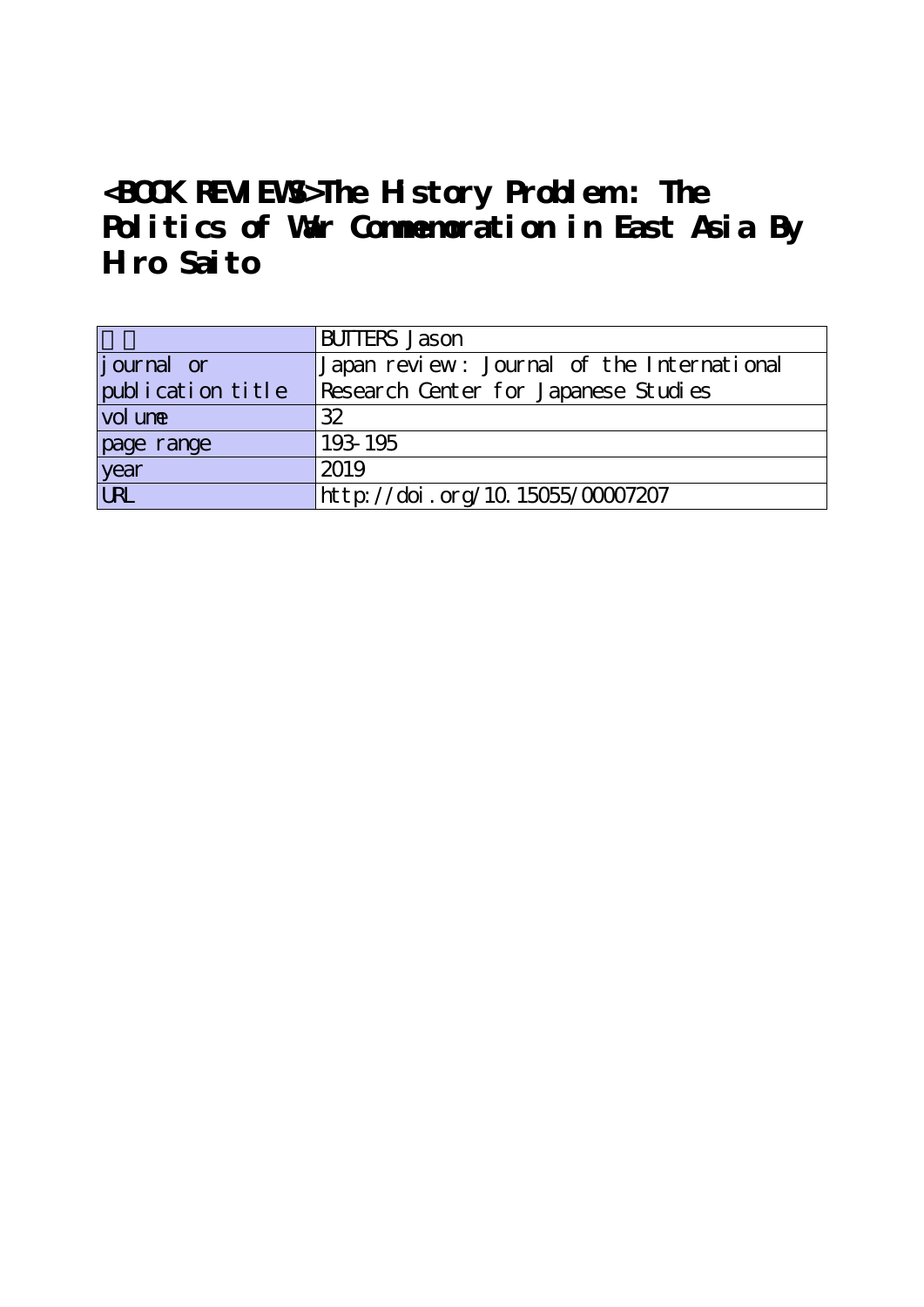## **BOOK REVIEW**

**The History Problem: The Politics of War** *Commemoration in East Asia*

**By Hiro Saito**

University of Hawai'i Press, 2017 279 pages.

**Reviewed by Jason BUTTERS** 



Since the Asia-Pacific War (1931–1945), questions surrounding the history and commemoration of its traumas have impeded Japan's diplomatic relations with its neighbors. Victimized populations seek respect and reparations while, in their engagement with that legacy of wartime violence, the Japanese government alternates between self-interested politicking and benevolent activism. In recent decades, disagreements have spurred popular demonstrations, boycotts, and even violence, characterising the latest chapter of what sociologist Hiro Saito and others have called "the history problem." Saito's *The History Problem: The Politics of War Commemoration in East Asia* outlines how conflicting interpretations of history—as articulated in government statements, commemorative acts, as well as domestic and international policy—have divided the region's populations and mobilized nationalisms. As the author explains, memories of Japan's military aggression continue to dictate the nature of its relations with China and Korea. Fuelling these divisions are Japan's selective commemoration of victimized groups, its downplaying of past military aggression and sexual violence, and public affronts to the sensitivities of neighboring societies through official visits by Japanese premiers to pay their respects to the Class A war criminals enshrined at Yasukuni. Investigating these processes, Saito asks whether the three nations most invested in these debates can "resolve the history problem and, if so, how?" (p. 3)

Demonstrating the link between war memory and international relations, *The History Problem* traces the peaks and valleys of Japan's postwar relations with China and Korea. The central actors are those responsible for official Japanese commemoration—mainly prime ministers with their official statements, actions, and policies on compensation and education—and those within Japan who seek to influence that commemoration  $(p, 12)$ . The study's source base includes Japanese National Diet proceedings since 1945, relevant press releases, and popular discourse as reflected in Japanese dailies. The voices of opposition party members—usually the Japanese Socialist Party and Japanese Communist Party illustrate the key struggle which, according to Saito, typifies war commemoration in Japan: nationalism versus cosmopolitanism. The former represents self-serving forms of commemoration that prioritize national interests, while the latter Saito uses to designate efforts that commemorate victims regardless of nationality or social status.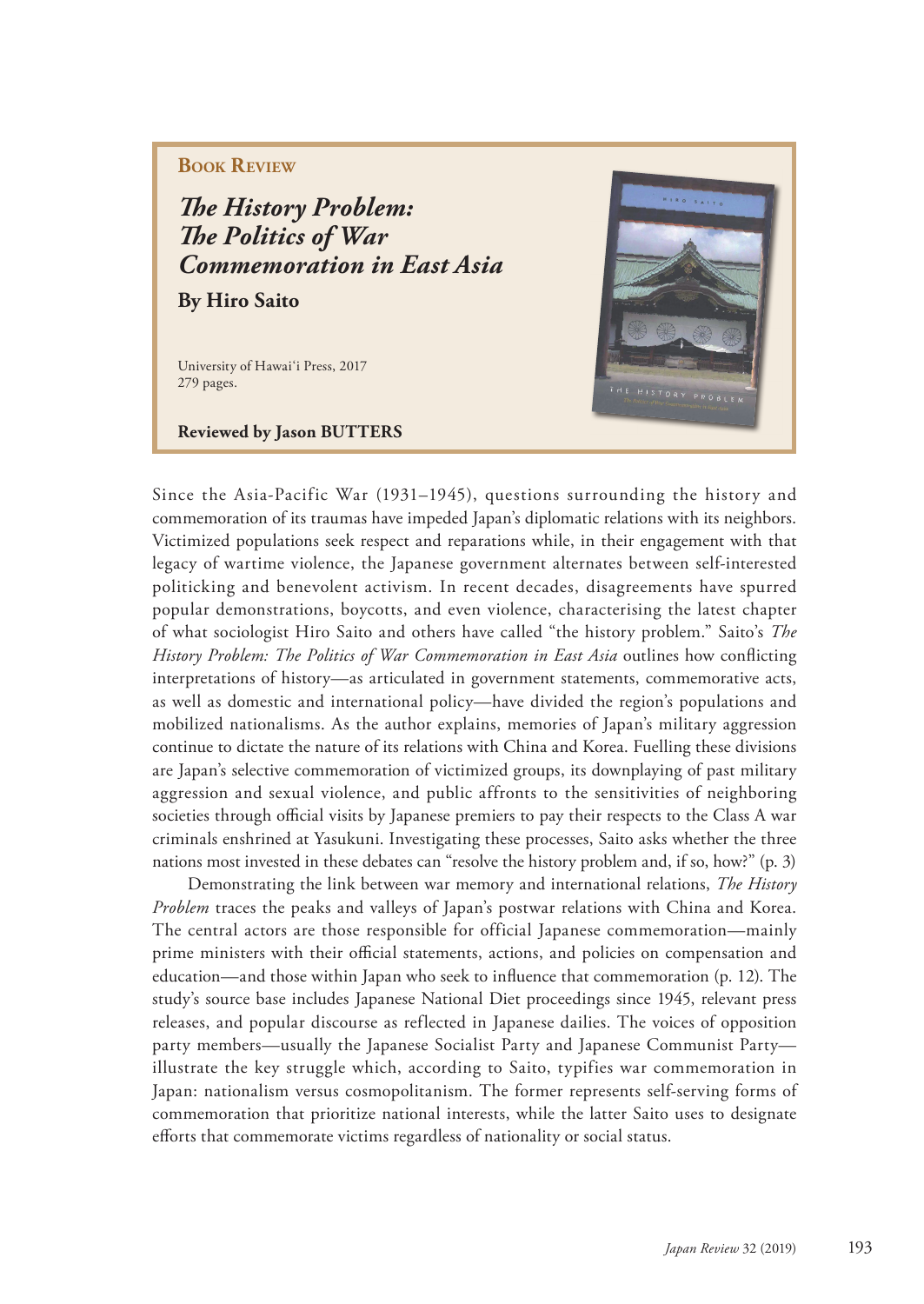**Book Reviews**

The book's periodization is at once familiar and refreshing, allowing readers of all backgrounds to navigate with its author more than seventy years of international political history. Saito uses the immediate postwar period (until 1964) to explain how reactions to the Tokyo trials, together with early conservative reforms under Yoshida Shigeru, planted the seed from which the international history problem later grew. Despite the hegemonic presence of this conservative mainstream, the efforts of Japan's cosmopolitan vanguard combined with the absence of normal diplomatic relations with either China or South Korea to delay the widening of rifts over commemoration. Japan's later normalization of relations with each is shown to have bolstered in Japan not only cosmopolitanism, but also reactionary, conservative challenges to cosmopolitan commemoration. Therefore, despite early efforts to connect Japanese with Korean victims of the atomic bombs and victimized populations in China, Japan's conservative mainstream forcefully rejected broad definitions of wartime culpability. Saito demonstrates this nationalist pushback with the 1979 enshrinement of Class A war criminals at Yasukuni and the LDP's reluctant portrayal of Japanese aggression in public school textbooks in the 1980s. Thus, while the LDP adopted "limited" cosmopolitanism in its proclamations of "regret" and "reproach" for wartime violence during this second period of the history problem, these gestures did little to diffuse an issue that had by then become a veritable powder keg (pp. 70–72).

Saito extols the positive effects of research, activism, and exchange, which he links with the search for war memory reconciliation. The pressure applied on the LDP by transnational organizations since the 1990s has been successful in compelling conservatives to adopt certain cosmopolitan policies and practises. This leads the author to posit a "cautiously affirmative" yes to the question of whether the history problem, together with its international ramifications, can be resolved (p. 178). In this regard, Saito notes that three recent prime ministers, heeding pressure, refrained from visiting Yasukuni, including Abe who has not been back since 2013 (pp. 112, 125). Nevertheless, while cosmopolitan commemoration has certainly influenced the conservative position, it remains unlikely that the LDP will suddenly adopt inclusive practices after decades of resistance. Thus, it is not only transnational cooperation, but in fact a collaborative reconceptualization of the very root of the history problem itself that is needed. The author explains: "East Asia's history problem developed because the Tokyo Trial, a common reference point for relevant political actors in the field, was deeply problematic" (p. 153). Victims of the crimes which the trials ostensibly punished are repeatedly angered by Japanese nationalists' dismissal of its verdicts as victor's justice. To Saito, the key is getting over and going "beyond" cleavages stemming from the trials.

Some questions remain. Cosmopolitanism has yet to appease the two sides, while consolidation of Korean and Chinese nationalism has only increased the demands of victims and advocacy groups. In response, the LDP has more than once redeployed its popular nationalism, opposing comfort women commemoration and preparing for constitutional reforms to deregulate Japanese defense and military capabilities. Meanwhile, it remains to be seen if an increased cosmopolitanism will not invite similar pushback in the future. Finally, Saito's framing of the emergence of Korea and China implies a link between strong economic and diplomatic relations with Tokyo and their participation in high-stakes war memory discourse. This reviewer wonders when one might expect states such as Indonesia or the Philippines to leverage greater power against Japan via the framework of the history